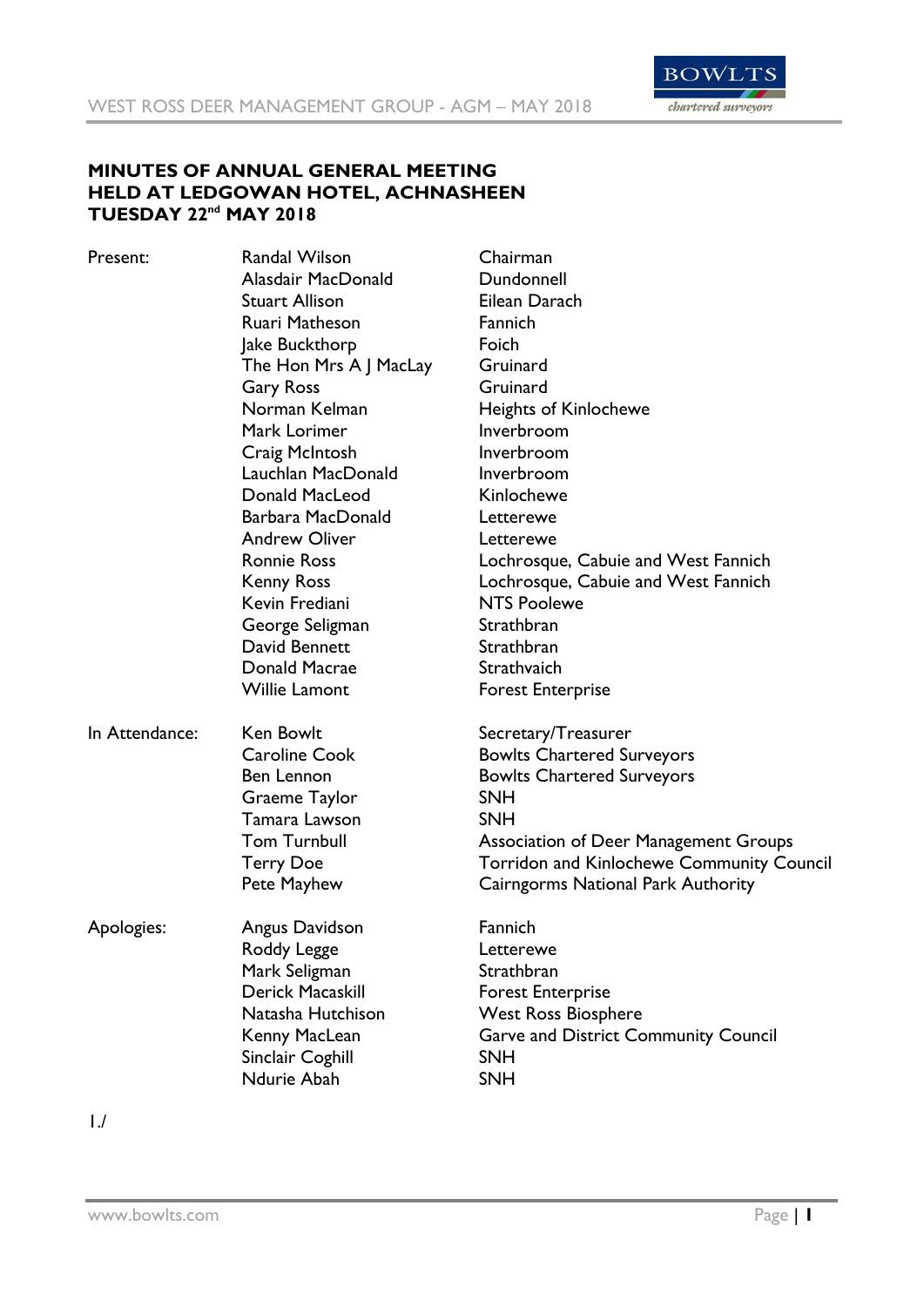

# 1. **WELCOME AND INTRODUCTION FROM THE CHAIRMAN** Action

The Chairman, Randal Wilson (RW), welcomed everyone to the meeting and invited all attendees around the room to introduce themselves. He confirmed that the Group had had another year of steady progress as we aim to improve our Deer Management Plan ratings ahead of the 2019 SNH Deer Management Plan (DMP) reviews. On that note, he advised that the Association of Deer Management Groups (ADMG) are conducting an internal update of all deer groups' DMPs and as part of this process, confirmed that a request had been submitted to have the West Ross Deer Management Group's DMP reviewed so that we can be informed in good time of any action required. This internal update by the ADMG of our DMP will take place at some point over this coming summer.

RW indicated his confidence that as a result of our steady progress he expected to see a more favourable assessment of the DMP, confirming the positive direction of travel of the Group.

The SNH helicopter spring count of the deer population gave a sound foundation for our evolving Population Model with data more relevant to our own Group's circumstances being added in due course, an example of this being mortality and recruitment.

A request is being made to the Forestry Commission for a collaborative forestry grant to map opportunities for new woodland on a Group-wide basis and RW advised that we would hear more of that from Dr Ben Lennon (BL) from Bowlts' forestry department later.

RW confirmed that the Group members will all be revisiting their habitat impact assessment plots again this year and that the grant of  $£1,800$  from SNH to help gather and collate the information in a digital map format was a welcome assistance. He confirmed that this work was being undertaken by Caroline Cook (CC), the GIS Manager from Bowlts.

RW outlined his proposal with regard to annual subscriptions for us to include two years' Secretary/Treasurer fees this time round as the way the funding was managed at the moment, our Secretary/Treasurer did not get paid for his year's work till 18 months in arrears. He explained that this was simply due to the change in date of our AGM from October to May the following year and that Ken Bowlt (KSB) would provide a more detailed explanation later in the meeting.

The Chairman welcomed Tom Turnbull from Inveraray and Tyndrum DMG, the new Vice-Chair of the ADMG, and advised that he would give an update of ADMG progress and thoughts on the pending workshops and meetings in Birnam and Inverness next month and further, he would answer any questions that members may have on the ADMG's activities and the wider deer world and politics.

RW then welcomed Dr Pete Mayhew (PM), who is the Director of Conservation and Visitor Experience at the Cairngorm National Park Authority, who is going to talk to us about "Natural Capital". The topic of estate values relative to sporting culls was mentioned at/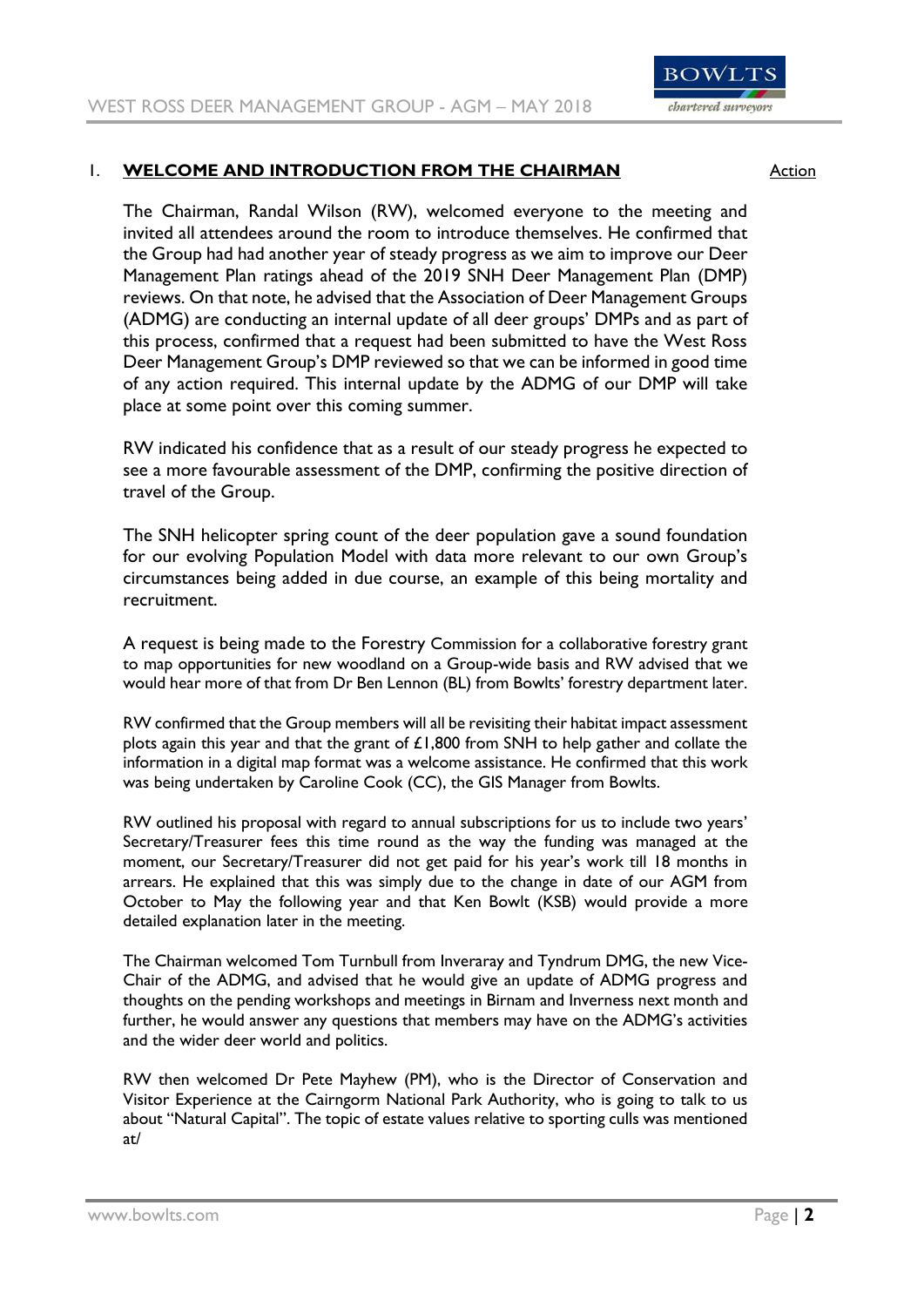

at our last meeting and RW suggested that PM's talk provides an alternative and additional view to that thought process.

In concluding his welcome, RW reminded the Group that he had now served as Chairman for seven years and that he thought it was time for the Group to collectively look for a new Chair in the not too distant future. He suggested that if there is anyone who would like to discuss this with him, he would be delighted to have the conversation. He also clarified that the position can be filled by anyone who has an interest in and is a member of the West Ross Deer Management Group so he hoped the thought process could commence.

### 2. **MINUTES OF MEETING HELD ON 25th MAY 2017**

#### 2.1 **Adoption**

The meeting adopted the Minutes as an accurate record of the previous meeting, this being proposed by Barbara MacDonald of Letterewe (BM) and seconded by Ronnie Ross (RR) of Lochrosque, Cabuie and West Fannich.

### 2.2 **Matters Arising**

There were no matters arising, it being agreed that all of the issues noted as being actionable in the previous Minutes would be dealt with through items on the Agenda.

#### 3. **DRAFT FINANCIAL POSITION AS AT 30th SEPTEMBER 2017**

KSB ran through the income and expenditure accounts for the Group as previously circulated to the membership.

The one page report for the year to  $30<sup>th</sup>$  September showed actuals for the year to  $30<sup>th</sup>$ September 2015, 2016 and the most recent previous year, 2017. He indicated that these showed the pattern of expenditure which was fairly similar for all years, subject to the DMP costs, less grant, appearing largely in the year to  $30<sup>th</sup>$  September 2016. The increased management fee for the Secretary/Treasurer was noted in the year to  $30<sup>th</sup>$  September 2017, but otherwise he confirmed that the income and expenditure was very similar.

KSB highlighted the comparison of the actual figures for the year to  $30<sup>th</sup>$  September 2017 with the budget for the same period which were shown adjacent to one another on the income and expenditure accounts. Again, the figures looked very much in line with expectation, other than the outlays were somewhat reduced from budget, there therefore being an underspend of just short of £500, this being reflected in the bank balance as at  $30<sup>th</sup>$ September 2017 being around £500 more than anticipated.

There being no queries from the floor, the figures were adopted by the meeting, proposed by George Seligman (GS) of Strathbran and seconded by BM.

4./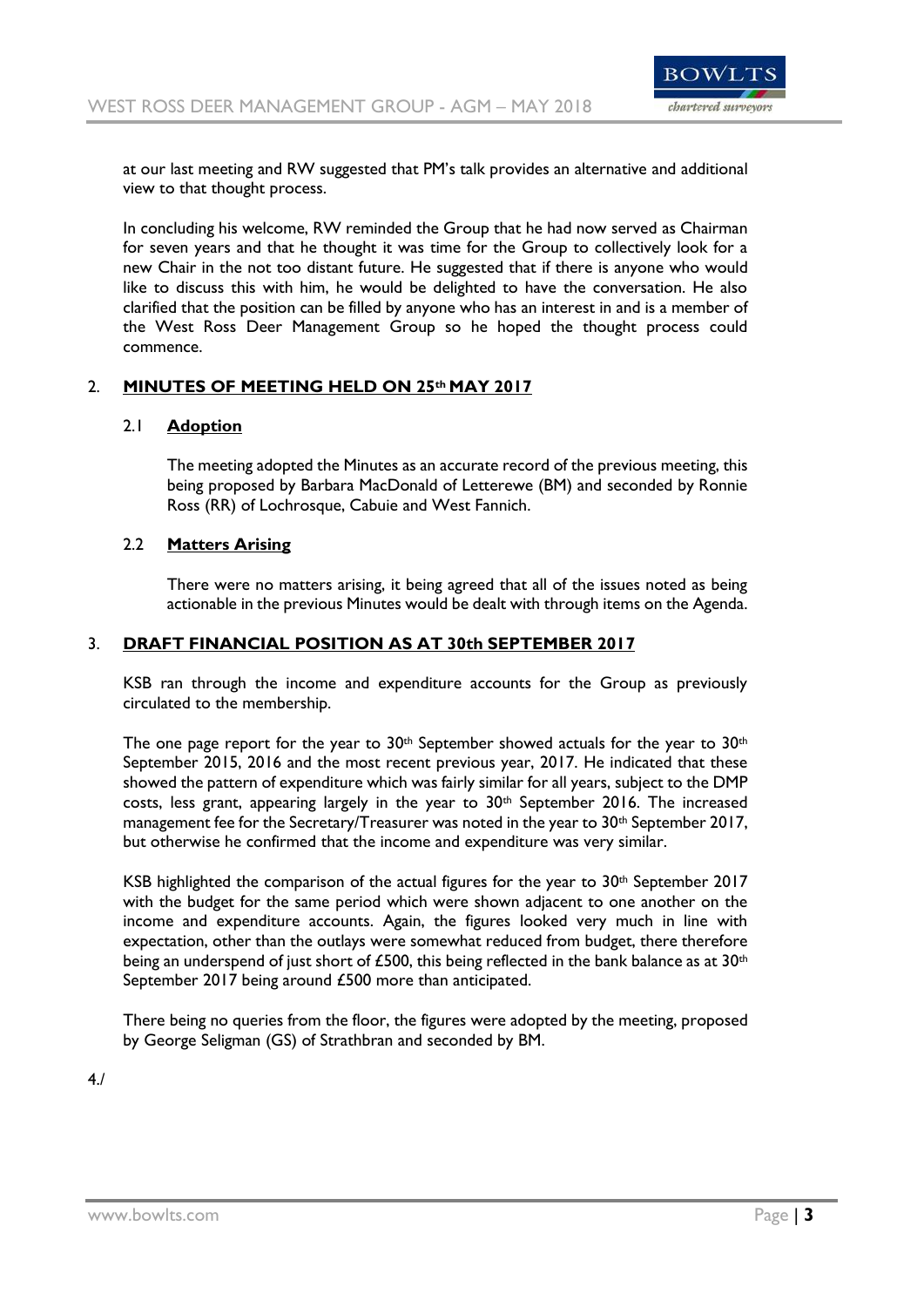

# 4. **BUDGET FOR THE YEAR TO 30th SEPTEMBER 2018**

### 4.1 **Budget**

KSB drew the meeting's attention to the column shaded green on the income and expenditure account page, these being the figures for the remainder of the year to 30<sup>th</sup> September 2018, again explaining that these figures were very much in line with the previous year's. He did, however, draw the meeting's attention to the issue raised earlier by RW; namely that due to the movement of the AGM date, this inevitably led to a delay in the Group being able to settle the Secretary/Treasurer's annual charges. Therefore, if one year's subscription was raised at this time, only once that had been collected would the Group be able to settle the Secretary/Treasurer's charges for the year to  $30<sup>th</sup>$  September 2017. Thus, the intention was to raise two years' management charges and this was reflected in the figures highlighted in green. KSB also drew the meeting's attention to the income of  $£1,800$  from SNH funding and the expenditure for the same amount and explained that this had been entered in the accounts by way of a "journal" as the money hadn't actually gone in and out of the account, but rather an invoice had been raised by KSB's office for the work being carried out and settled direct by SNH.

There being no questions from the floor, the budget was proposed as approved by GS and seconded by BM.

### 4.2 **Members Subscriptions**

The meeting reviewed the proposed subscription schedule previously circulated. However, KSB then broke the welcome news that the National Trust for Scotland had agreed to join the Group and that therefore, they would also be paying a subscription, which had not yet been incorporated into the schedule. Therefore, KSB suggested that once this was done, on the basis of the minimum of five stags, all of the proposed subscriptions would be tweaked downwards slightly.

Having provided the above outline the meeting agreed to the proposed subscriptions, this being proposed by BM and seconded by GS.

## 5. **DEER MANAGEMENT PLAN**

The Chairman reminded the Group that the next time the assessments of the DMPs are carried out, that assessment will be based largely on the progress that groups had made in terms of their action plans. Therefore, it was important that we continued the work being carried out under the framework of the Plan, creating our priorities each year and being able to record progress within our Plan.

## 5.1 **Review of Actions Arising from the DMP**

RW acknowledged the work being undertaken by various members of the Group over the last year, this being recorded in separate Minutes of the interim meetings that had taken place. He reported as follows:-

5.1.1/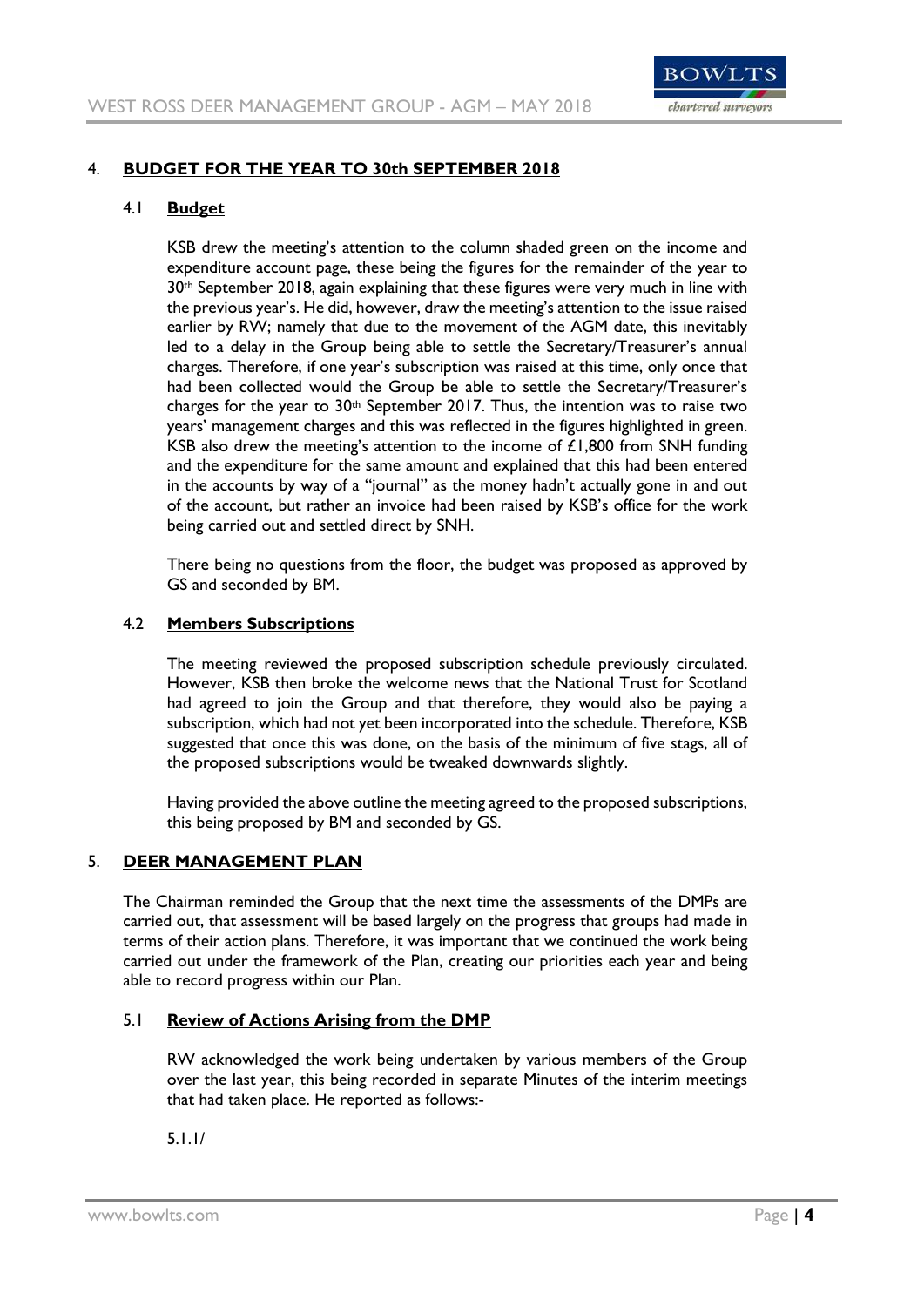

### 5.1.1 Designated Sites

RW indicated that the Group's general direction of travel was to incorporate the Section 7 Agreement outcomes within the Group thinking. Graeme Taylor (GT) of SNH confirmed that SNH would be open to this. In doing so, he also confirmed that the annual meeting for the Fannich Hills Section 7 Agreement was currently minuted and these Minutes would always be available but it was generally thought a good idea to bring the Section 7 Agreement discussions into the Group's discussions.

RW also mentioned the possibility of funding to do some work on developing a Management Plan focussed on the An Teallach SSSI area. The general drift was that funding might be available from SNH to fund some management advice and with this in mind, Tamara Lawson (TL) agreed that SNH would contact Eilean Darach, Dundonnell and Gruinard with a view to having a tripartite discussion to see what could be done to adjust the management so that the habitat could be brought back into an improving status.

### 5.1.2 Woodland

BL gave an account on the status regarding the habitat assessments in the NWSS data. He explained that the data set was static and may or may not be repeated in years to come. He advised that Deer Management Groups have been asked to capture information on where changes in large herbivore impacts had taken place due to active management, particularly where impacts have been reduced. He advised that a target had been set of 60% of sites to be in the medium or low categories. Further, he advised that the West Ross Deer Management Group is already at a figure of 68% so is already sitting comfortably above target. Any new surveys that are carried out need to have parity with the original survey and with each other across the ADMG. Therefore, he suggested that this needs to be agreed at ADMG level before any surveys took place. RW noted the general consensus of the meeting was therefore to push this one up to the ADMG before any unilateral action was taken. The settlement of the KSB

Tom Turnbull (TT) confirmed that the ADMG was looking at this issue and that Linzi Seivwright was working on it. GT advised that the West Lochaber Deer Management Group had resurveyed high impacted sites and that it might be helpful if we got a copy of the report produced by Taylor Wildlife. GT kindly confirmed that he would try to obtain a copy of this report for us. GT

BL indicated, so that everyone could have an idea on the quantum of the issue, that high or very high impact sites extended in total to about 1,000 ha over 270 polygons.

At this point in the meeting, Willie Lamont (WL) of Forest Enterprise advised of the restructuring taking place within Forest Enterprise which from some point in 2019 would be reincorporated as Forest and Land Scotland./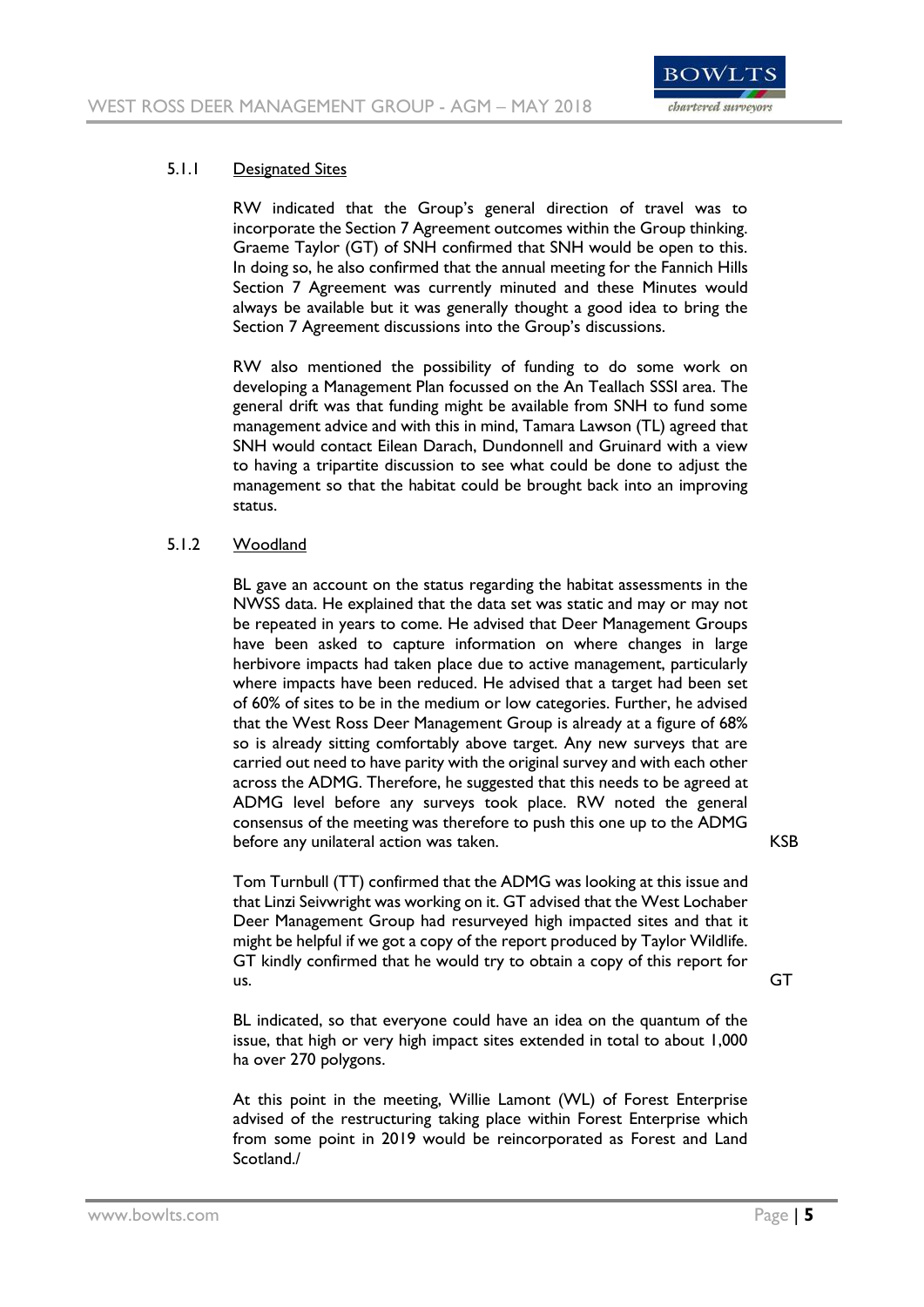

Scotland. He advised that the number of management areas would be reducing from ten to six and that deer management would be effected on a regional basis.

WL advised that over time, he expected there to be a reduced presence at the DMG meetings and that we probably wouldn't be seeing much of him in the future.

RW thanked WL for providing some of the background to the Forest Enterprise restructuring and also for all his input over the years.

#### 5.1.3 Woodland Expansion

On RW's request, BL outlined the Woodland Creation Opportunities mapping project and reported a useful meeting with FC Conservator, John Risby. BL confirmed that Mr Risby had offered support in principle and felt that it would fit well with the forestry cooperating funding stream. He advised that this could be applied for directly via Bowlts with letters of support from DMG members, which had been forthcoming. BL undertook to submit the application and estimated a project duration of 6-12 months. RW thanked BL for the update. BL

GT advised that any new plantings had to be recorded, mapped and fed through the DMP to the Deer Population Model.

#### 5.1.4 Carbon Sensitive Habitats

RW asked BL to update the meeting on the peatland feasibility study project being considered. BL indicated that this was similar in nature to that of the Woodland Creation Opportunities mapping project. He advised that he had a recent and encouraging conversation with Ndurie Abah of SNH in which she encouraged an application for the study to be carried out at a strategic group area level. The deadline of this round of applications was 31st May and BL undertook to make the application by that date. He advised that the timescale for the project, if approved, would be similar to the one for woodland expansion. The state of the state of  $BL$ 

#### 5.1.5 Habitat Monitoring

RW confirmed the receipt of funding from SNH for collating and mapping the data, with Caroline Cook (CC) confirming that work was being undertaken, but also that an impediment was that we didn't have everyone's data. Therefore, RW encouraged everyone to ensure that their habitat monitoring data was fed through to KSB. All

GS suggested it would be good if the info could be fed back to the estates and CC confirmed that that would be done.

#### 5.1.6 Public Access

RW confirmed significant progress with the submission of entries for Heading/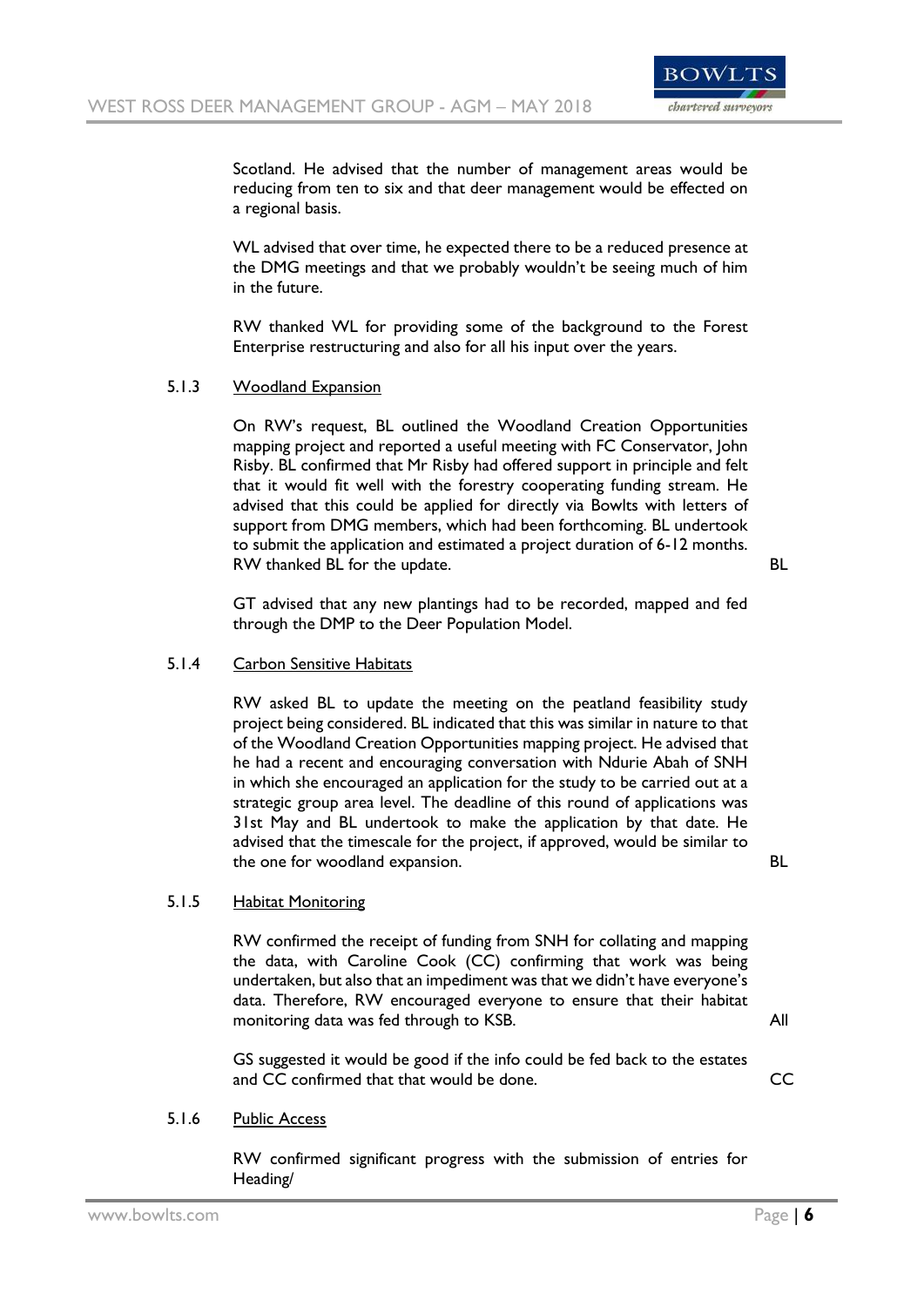

Heading for the Scottish Hills website, with KSB confirming that all of the properties who hadn't yet submitted details had been written to and so further progress was anticipated, leading to comprehensive cover for the Group's area.

## 5.1.7 Deer Population Model

RW, in inviting CC to make a presentation of the Deer Population Model, reminded the Group that the Model was a tool to help inform decision making about the management of the population. It was a guide and could never provide a definitive answer to culling levels, etc.

CC then ran through, by way of a presentation, the workings of the Deer Population Model, explaining how the different data was entered and its impact on the population numbers projected by the Model. She stressed the importance of good base data, this being currently provided by the SNH spring helicopter count. The cull figures provided good data, but she stressed the importance of getting good mortality and recruitment figures for the Model. After the presentation, she explained that a sheet was being prepared which would be circulated to all members shortly, asking for a return, which information would be used to feed into the Model and hopefully make it increasingly more useful as time passed. CC

After the presentation, RW threw the issue to the floor to encourage discussion.

GS queried how, with such a simple Model, we could hope to cope with the lumpiness and ups and downs that the deer population had to cope with. CC responded by saying that it was vital that data was collected regularly by properties and the more data that could be put in, the more reliable the Model would be. She also confirmed that in projecting forward, the Model would have to take account of the fact that every so often, there would be abysmal winters and therefore she was adjusting the Model so that we could vary the mortality and recruitment rates each season rather than using the same assumptions over time.

GT confirmed that he is currently using different mortality rates for stags, hinds and calves. He also advised that he expected a bad year probably once in five and therefore he was now tending to build that into his Deer Population Models.

After some discussion, it was agreed that a lot of data was required to make the Model useful and that at the moment, it should be considered very much as a work in progress.

RR indicated that he was expecting very low calving this year as a result of the poor condition that the hinds were in following the winter and he suggested that it would take two years in decent conditions before recovery could start.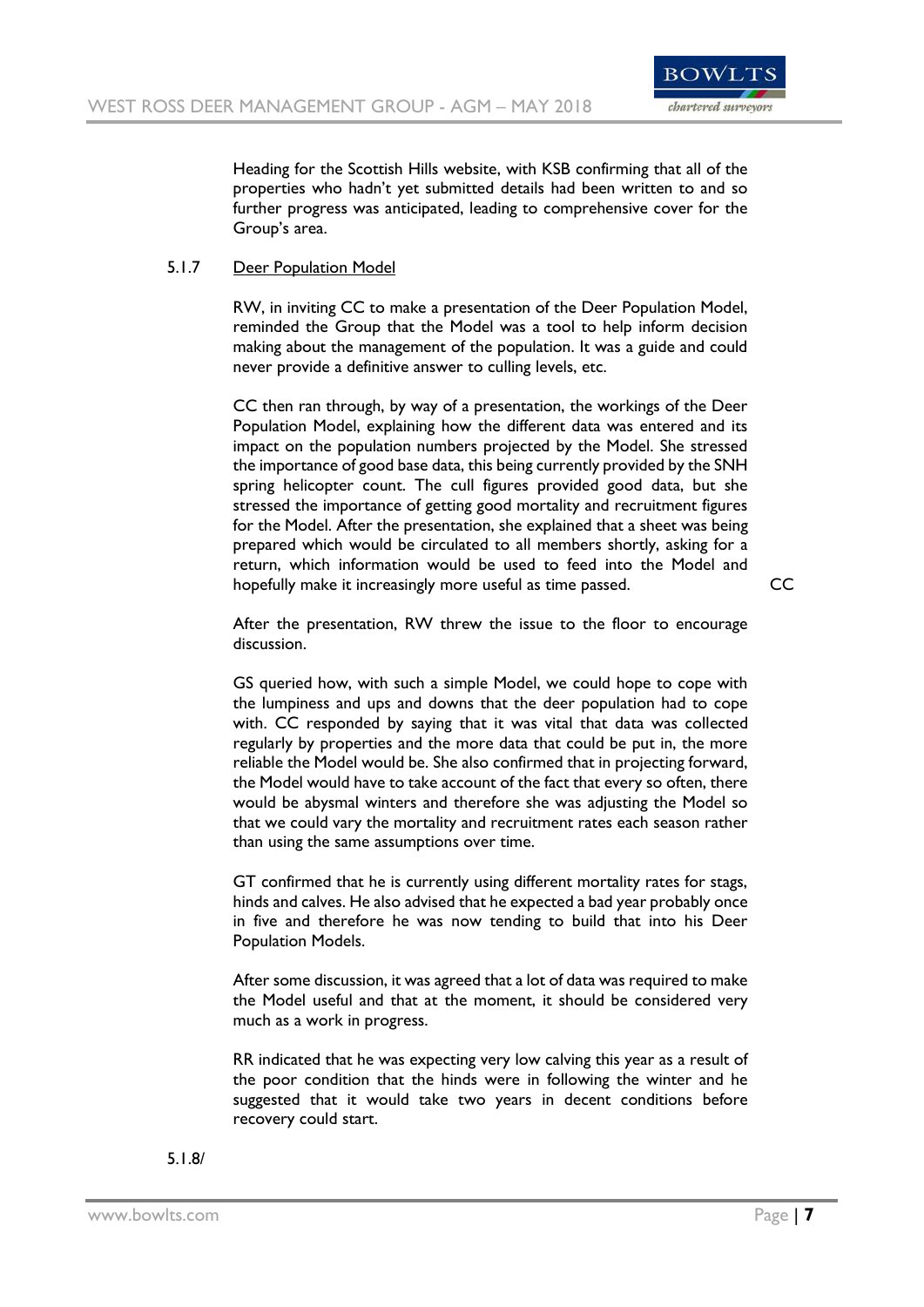

### 5.1.8 Deer Welfare

RW confirmed that a form will be distributed, requesting larder weights, etc, and he asked members to do their best to have this completed and returned. KSB

### 5.1.9 Non-Native Deer Species

RW asked the meeting to note that this action had been completed and the appropriate policy adopted within the Deer Management Plan at the last AGM.

## 5.2 **Proposed Priorities for the Coming Year**

RW set out the priorities for the forthcoming year, as agreed, as follows:-

- Habitat monitoring;
- Deer Population Model;
- Carbon sensitive habitats;
- Woodland expansion;
- Survey of high impacted native woodland.

TT was pleased to note that these priorities were also those identified by the ADMG as their priorities.

#### 5.3 **Budgetary Implications**

RW suggested that there were no significant costs in the current budget year envisaged in moving forward with these five priorities and the Group would continue with the interim meetings between AGMs to move things on. He also confirmed that where significant pieces of work were being anticipated, funding was being sought.

#### 5.4 **Funding**

GT confirmed that the SRDP was now finished and that there was no further funding available through this. However, it was acknowledged that some other alternative means of funding would probably be created which everyone would find out about in due course. It was acknowledged that the peatland funding was still there and would hopefully assist the Group in pulling together its strategic review.

#### 5.5 **Talk on Natural Capital – What Does it Mean for Deer Management?**

RW introduced Pete Mayhew (PM).

PM confirmed that natural capital (NC) basically sees natural resources as an asset that can deliver great benefit to people, whether through food production, clean water, pollination, timber, etc. In this sense, it is similar to the concept of 'ecosystem services'. NC is reckoned to be worth trillions to the world economy. In Scotland, it is fully supported by Scotgov and SNH produces a 'Natural Capital Index' which assesses/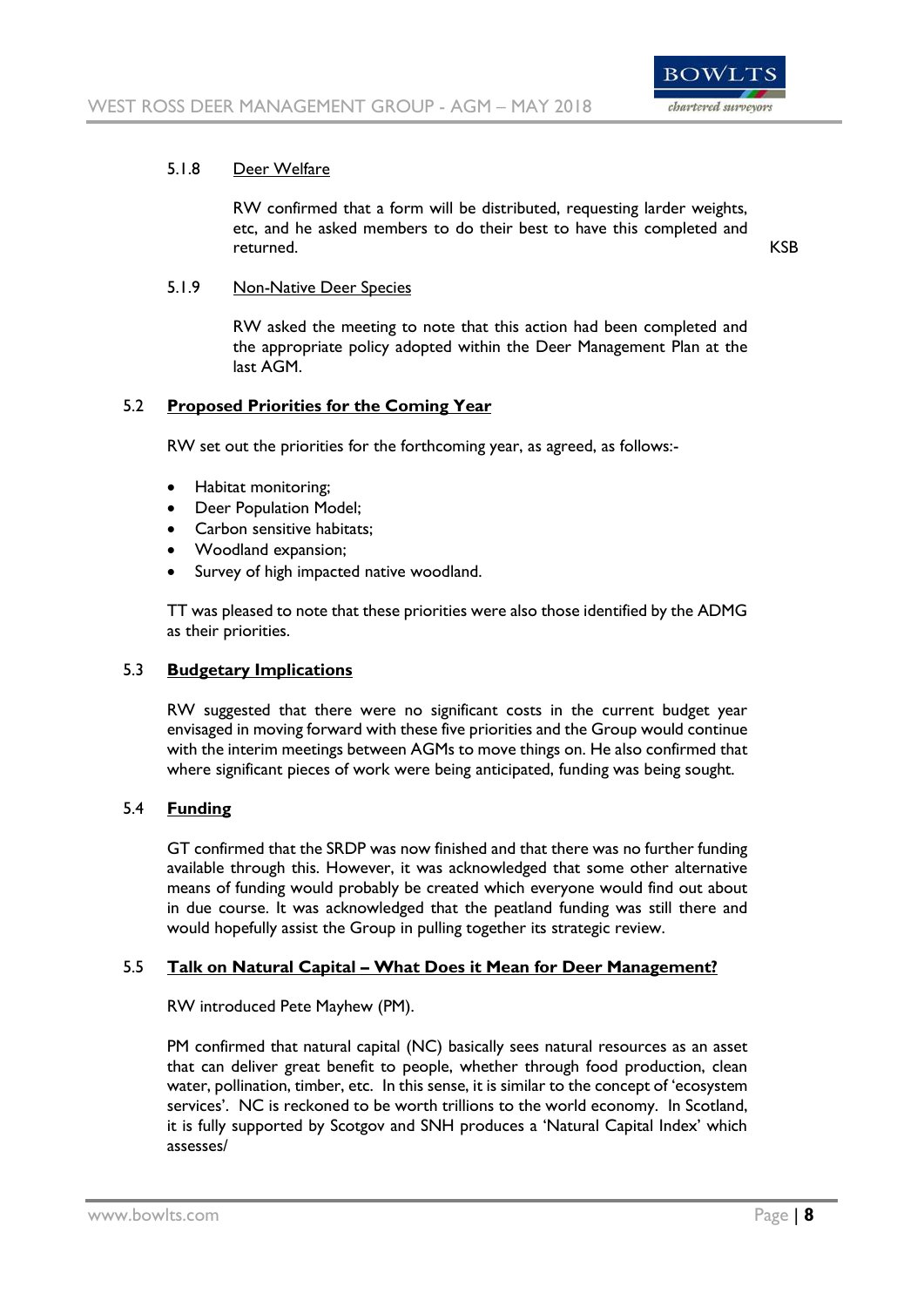

assesses whether the natural resources of Scotland are increasing or decreasing. In the Cairngorms National Park, their natural heritage objective basically seeks to build the NC of the Park through working with estates to increase woodland cover, restore peatlands and improve flood plains and water catchments in order to reduce the risk of downstream flooding. All these things will also increase the biodiversity in the Park. As regards deer management, the CNPA works closely with deer management groups to ensure that deer populations are managed to assist this development of NC. For example, where NC is not being enhanced, they would encourage deer densities to be reduced to around (or below) 10 per km2. This is not a 'stick' but a guideline to help discussion with deer management groups. The NC debate is also relevant in terms of future estate valuation and also the economic benefits and costs of deer to the Scottish economy.

# 6. **CULL STATISTICS**

RW drew the meeting's attention to the cull statistics previously circulated, with various areas highlighted in yellow indicating the absence of data. KSB confirmed that we continue to press for the data that was missing and given that this data would be fed into the Deer Population Model, it was agreed that no further discussion was required.

## 7. **DEER COUNT**

GT confirmed that they were happy to get the West Ross Deer Management Group's spring count done. It was acknowledged that it had been a bit of a struggle with the weather, it being difficult to find suitable days to carry out the count.

RR suggested that there had been significant calf mortality since the count.

Kenny Ross (KR) highlighted the difficulty in distinguishing between calves and yearlings on the photographs taken during the count and this undoubtedly made it difficult for the Group in establishing exactly where recruitment lay. GT offered to make their photographs available for any properties that wanted to look at them.

RW suggested that perhaps a summer count to establish recruitment might be useful. GT suggested that if the Group was going to do a further count, SNH could try to help, providing sufficient warning was given.

In considering the deer count figures, GT highlighted the reduction in deer numbers, acknowledging that the weather would have moved the beasts westwards. Therefore, the suggestion is that there are more deer in the western estates. He also advised that in the Section 7 area, there were about 500 deer less and in Letterewe, 200 more.

It was suggested that SNH might produce a map for the An Teallach SSSI area and GT confirmed that this would be possible. GT and the state of the state of GT confirmed that this would be possible.

GT also confirmed that Sinclair Coghill (SC) would liaise further with CC and BM on the Deer Population Model and would make digital data available to them on the deer count.

Lastly,/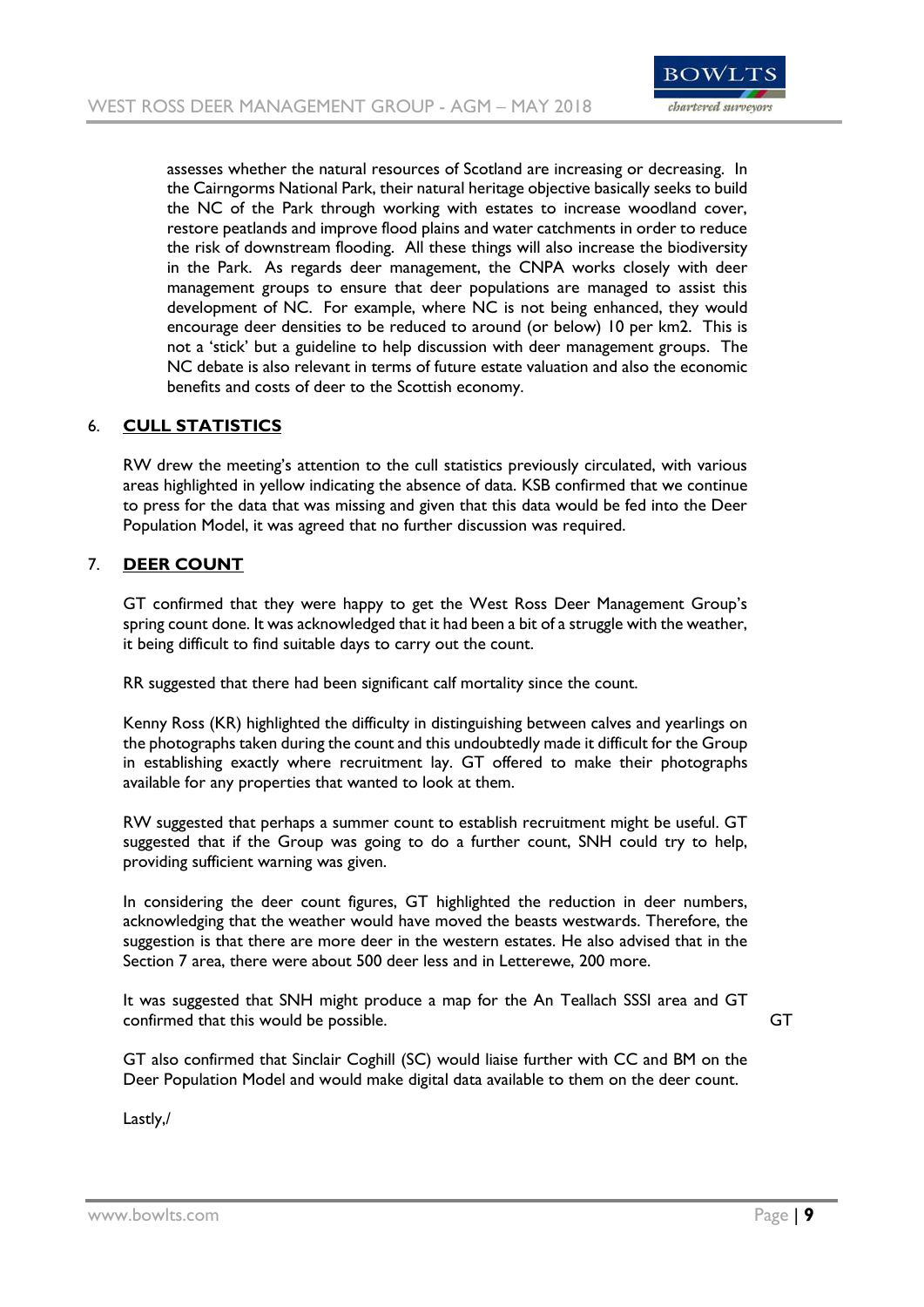

Lastly, BM indicated that they would advise the Group when they were planning undertaking their summer helicopter count and then this could perhaps be coordinated with any other counting going on within the Group area. BM

# 8. **POACHING**

David Bennett (DB) of Strathbran advised that there had been quite a number of poaching incidents between Garve and Achnasheen. He indicated that Daniel Sutherland, the local Wildlife Officer at the Police Station in Dingwall, had been fairly diligent in coming out. GS also confirmed having found dead carcasses near the road and therefore the meeting noted that poaching had been a problem.

# 9. **ASSOCIATION OF DEER MANAGEMENT GROUPS**

TT advised that there was a lot going on at Association level. The report submitted following the 2016 review had not resulted in any further legislation, which we welcomed, but various actions had been taken, including the setting up of a Lowland Deer Panel which would be reporting later this year.

However, looming on the horizon was the 2019 reassessment of DMPs and currently the ADMG is querying with SNH what is expected. He advised that the assessments would probably narrow their focus, looking for designated sites to be improving, native woodland condition to be improving, looking for progress on the expansion of woodland and also on peatland action.

He mentioned the mock DMP assessments being offered by the Association and that the West Ross Deer Management Group had committed to this. TT mentioned the seminars, which although targeting Chairman/Secretaries, also welcomed others. He mentioned the first one on 6th June at Birnam, Dunkeld, and another one on 7th June in Inverness.

TT talked about YouTube tutorials on habitat impact assessment and carcass handling, the indicating being that "Best Practice" was moving online.

RW thanked TT for his attendance and for coming all the way up to speak to us.

# 10. **SNH**

GT confirmed that SNH were working with the ADMG on the 2019 assessments and redefining the criteria by which they might be judged. Currently he advised that SC and GT were covering a big number of groups, and therefore moving forward, we were more likely to see more of TL.

## 11. **GENERAL DATA PROTECTION REGULATIONS**

CC advised that as a Group, we need to be GDPR complaint. She confirmed that an email will be issued shortly. CC

12./